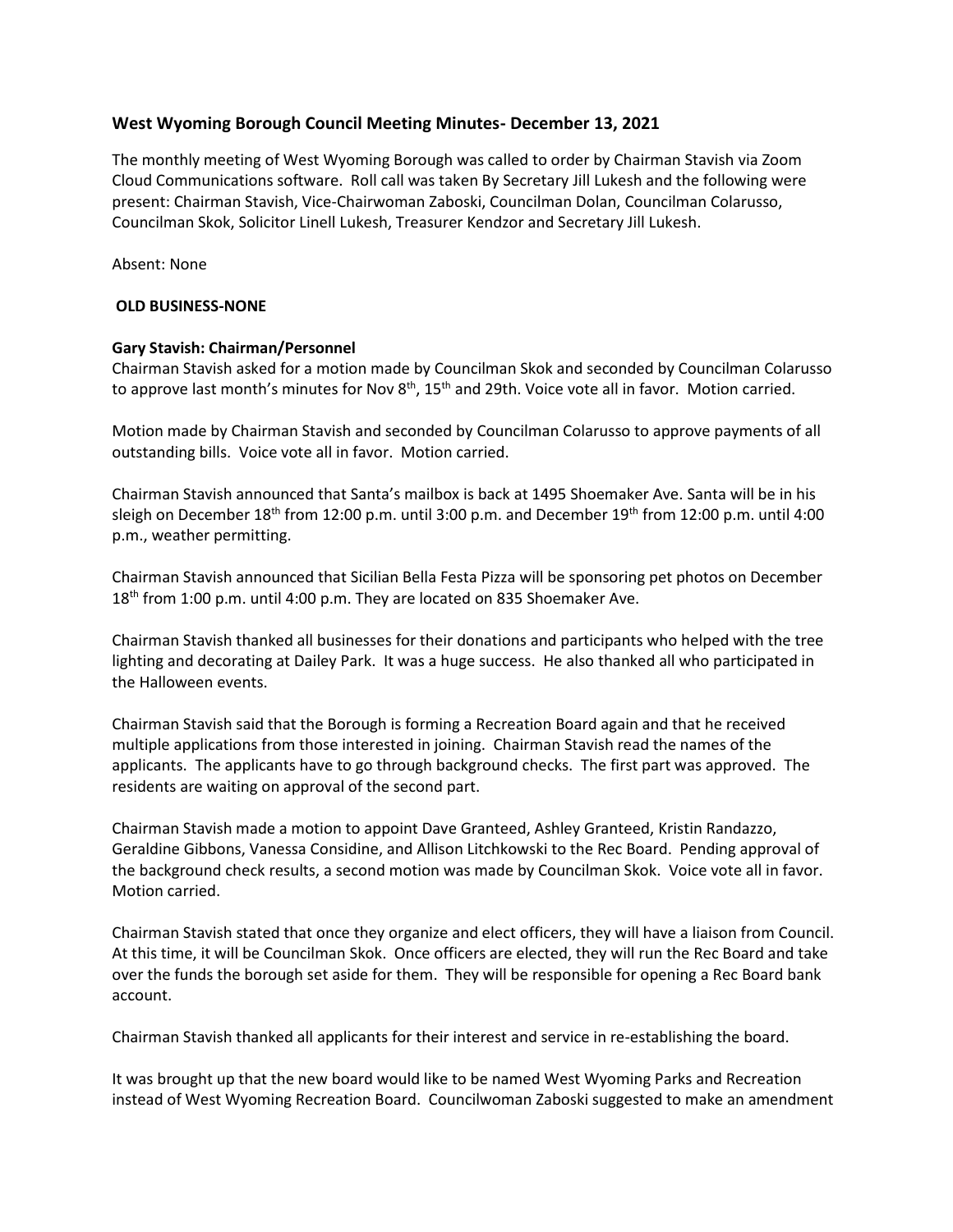to the current ordinance about the name change. A discussion followed. A motion by Councilman Skok was made to authorize an ordinance amendment to change the name of Rec Board and lay it on the table for 30 days and pass in February. Seconded by Councilman Colarusso. Voice vote all in favor. Motion carried.

#### **COMMITTEE REPORTS**

**Randy Colarusso: Public Facilities**- Councilman Colarusso called upon Treasurer Kendzor for the reading of the treasurer's report. It is as follows:

# **WEST WYOMING BOROUGH TREASURER'S REPORT AS OF December 12, 2021**

**CASH ACCOUNTS HIGHWAY AID & SEWER FUNDS**

| <b>GENERAL FUND</b>                      |                       |                      |
|------------------------------------------|-----------------------|----------------------|
| <b>ESSA BANK</b>                         | \$177,927.40          | PLGIT \$344,596.93   |
| <b>FNCB ARPA ACCOUNT</b>                 | \$140,067.18          | \$177,927.40<br>ESSA |
| <b>FNCB DEBT SERVICE ACCOUNT</b>         | \$5,679.71            | \$500,661.38<br>M&T  |
| <b>FNCB ENGINE REFURBISHMENT ACCOUNT</b> | \$17,001.20           | FNCB \$1,364,101.49  |
| <b>FNCB GENERAL ACCOUNT</b>              | \$642,406.02          | \$2,387,287.20       |
| <b>FNCB PROPERTY PROCEEDS</b>            | \$32,366.41           |                      |
| <b>FNCB REFUSE ACCOUNT</b>               | \$192,389.12          |                      |
| <b>PLGIT EARNED INCOME TAX</b>           | \$62,250.51           |                      |
| <b>PLGIT PAYROLL</b>                     | \$1,077.68            |                      |
| <b>PLGIT GENERAL</b>                     | \$3,739.76            |                      |
| TOTAL GENERAL FUND CHEKING/SAVINGS       | <u>\$1,274,904.99</u> |                      |
|                                          |                       |                      |
| <b>HIGHWAY AID FUND</b>                  |                       |                      |
| <b>PLGIT</b>                             | \$262,151.29          |                      |
|                                          |                       |                      |
| <b>TOTAL HIGHWAY CHECKING/SAVINGS</b>    | \$262,151,29          |                      |
|                                          |                       |                      |
| <b>SEWER FUND</b>                        |                       |                      |
| M&T                                      | \$500,661.38          |                      |
| <b>FNCB SEWER OPERATING FUND</b>         | \$334,191.85          |                      |
| <b>PLGIT SEWER CREDIT CARD</b>           | \$15,377.69           |                      |
| <b>TOTAL SEWER FUND CHECKING/SAVINGS</b> | \$850,230.92          |                      |
| <b>TOTAL COMBINED CHECKING/SAVINGS</b>   | \$2,387,287.20        |                      |
|                                          |                       |                      |

A motion was made by Councilman Colarusso and seconded by Councilwoman Zaboski to approve the reading of the treasurer's report. Voice vote all in favor. Motion carried.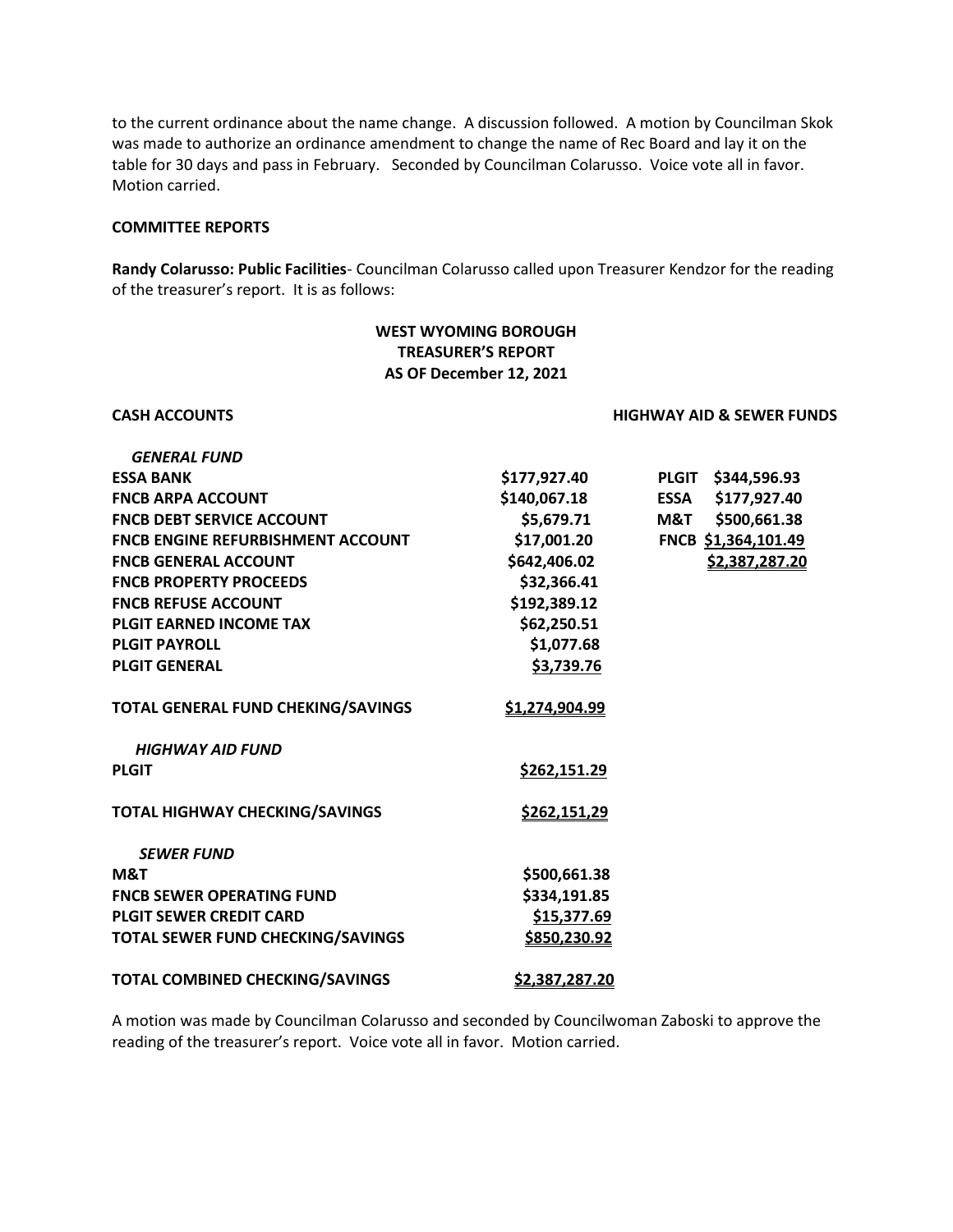Councilman Colarusso made a motion for a resolution to be made to approve the DPW extension agreement from January 1st 2022 to December 31<sup>st</sup> of 2023, seconded by Councilman Skok. Voice vote all in favor. Motion carried.

Councilman Colarusso reported business as usual with DPW.

### **Maureen Zaboski: Administration/Finance- Health& Sanitation**

Councilwoman Zaboski made a motion to transfer \$62,250.51 from PLGIT EIT to FNCB General, seconded by Councilman Colarusso. Voice vote all in favor. Motion carried.

Councilwoman Zaboski stated that paperwork was signed to close FNCB Debt Service account and transfer the funds to FNCB General Account.

Councilwoman Zaboski made a motion to move ESSA Refuse account to FNCB Refuse, seconded by Councilman Colarusso. Voice vote all in favor. Motion carried.

Councilwoman Zaboski said that Course Vector, who works with PSAB to create and maintain our website has been budgeted to update the website for 2022. They will make monthly postings of the minutes, ordinances and resolutions and other important notices. It will cost \$450.00 per year.

Councilwoman Zaboski reached out to Paper Eaters for available dates in 2022 for document shredding. Those dates are May  $14<sup>th</sup>$  and September 10<sup>th</sup> of 2022. Councilwoman Zaboski made a motion to approve these dates for paper shredding, seconded by Councilman Dolan. Voice vote all in favor. Motion carried.

Councilwoman Zaboski stated that one more meeting is needed to pass the 2022 Budget. Council agreed that meeting will on Monday Dec 20<sup>th</sup>.

#### **Dan Skok: Community Development**

Councilman Skok thanked Councilwoman Zaboski for her years on Borough Council and her years of volunteering with the Hose Company.

Councilman Skok stated that the Wyoming Free Library will be doing the Children's Holiday Giveway on Saturday, Dec. 18<sup>th</sup> from 11:00 AM until 2:00 PM at the former Super Bounce in the Midway Shopping Center. All are invited to stop in and pick-up a holiday goodie bag. Children of all ages are invited. West Wyoming donated to this event.

Councilman Skok did not have a report on building permits issued in November. He will get in touch with the new building inspector.

Councilman Skok thanked Dave Granteed for the fine job he did in setting up the arrangements for the Dailey Park Christmas decorating and also thanked the Fire Department for their public efforts.

#### **Mike Amato: Borough Engineer**

Engineer Amato reported that pump station #1 is nearly complete and they will be moving onto pump station #2. The project should be done by Christmas or the end of the year.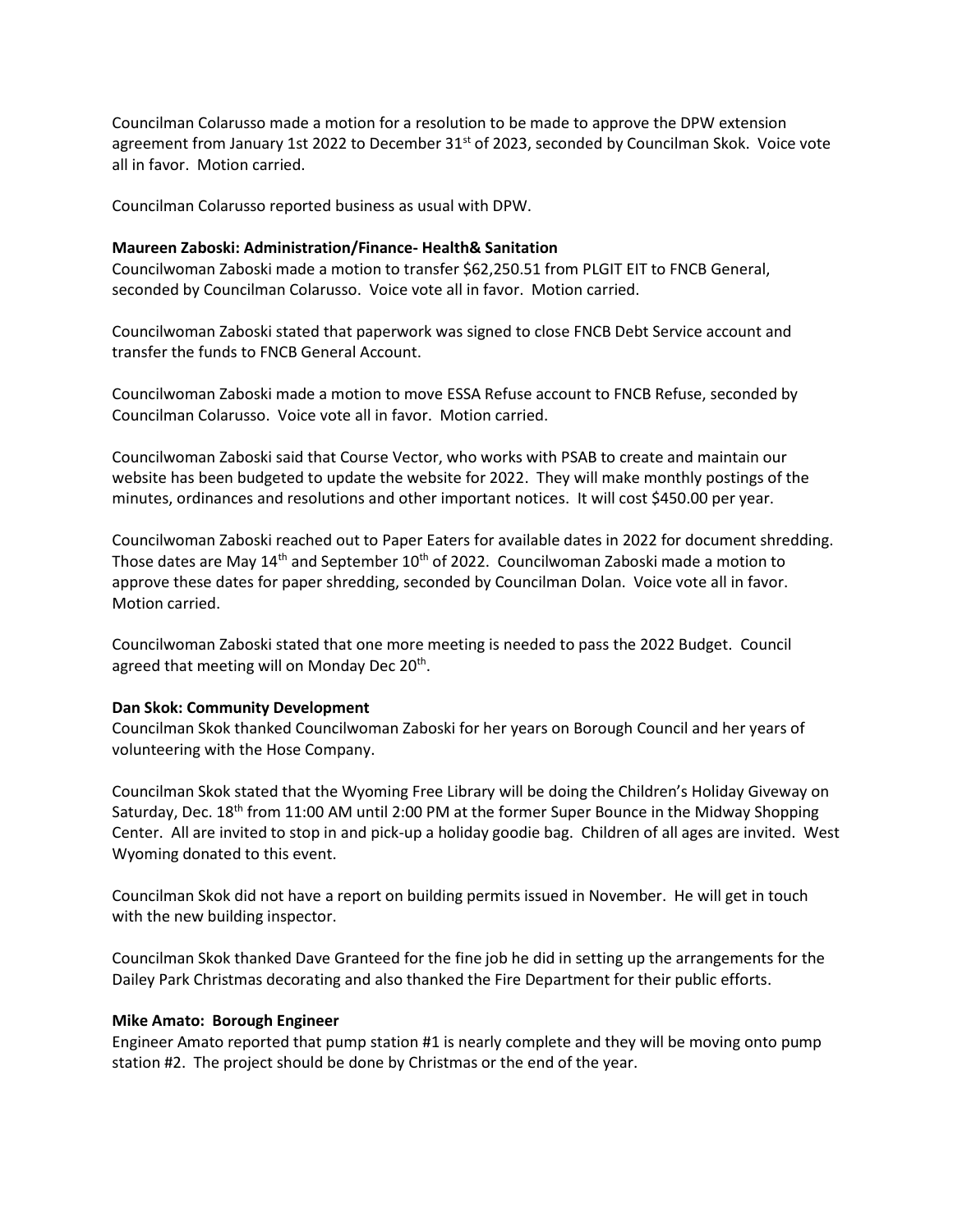Councilman Stavish asked Engineer Amato about the roof leakage. Engineer Amato said that all forms of roof patching/repair have been exhausted and it is a masonry issue. When the weather changes those issues will be addressed.

## **Linell Lukesh: Solicitor**

Solicitor Lukesh reported that meetings are coming to a close regarding police regionalization. Council's authorization is needed for her to finish and finalize an ordinance to adopt the Inter-Municipal Agreement between Exeter, Exeter Twp., Wyoming, West Pittston and West Wyoming to establish the Police Regionalization of Wyoming Area. The Wyoming Area Regional Police Department Agreement is a separate document that will need to be voted on and signed as well. This Agreement will be modeled with other towns so that there will be consistency in language and include all sections and provisions.

Chairman Stavish made a motion to lay Ordinance 1 of 2022 which will authorize the borough to enter into the Wyoming Area Police Regionalization Agreement on the table for 30 days, seconded by Councilman Colarusso. Voice vote all in favor. Motion carried.

Solicitor Lukesh stated that she will be preparing her report to give to auditors.

Solicitor Lukesh thanked Councilwoman Zaboski for her commitment and dedication to West Wyoming and what a valuable asset she has been in her years of service to the borough.

Councilwoman Zaboski in turn thanked Solicitor Lukesh. Councilwoman Zaboski also thanked Mayor Herbert for his years of dedicated service to West Wyoming and wished him a happy retirement.

## **Mike Dolan: Public Safety/Code Enforcement**

West Wyoming Emergency Services Monthly Chief's Report. West Wyoming Emergency Services responded to nine incidents in November: Cooking fire, confined to container- 1 Forest, woods or wildland fire- 1 Medical assist, assist EMS crew- 1 Motor vehicle accident with no injuries- 2 Assist police or other government agency- 1 Unauthorized burning- 1 Dispatched and cancelled en route- 2

The air brake compensator on the fire engine has failed and needs to be replaced. This unit maintains the air pressure in the brake system. The cost of a new one is \$600.00 not including labor. Councilman Dolan said that the Hose Company has the ability to fix this. Inspection is also due in January and McCarthy Tire will be doing that.

Councilman Dolan said that Chief Hromek provided him with standard operating guide lines on carbon monoxide detectors.

No report on Code Enforcement.

Councilman Dolan stated that he had an annual meeting with State Representative Aaron Kaufer in which the Police Regionalization was discussed along with other matters. Councilman Dolan thanked Mayor Herbert for his years of service to the Borough.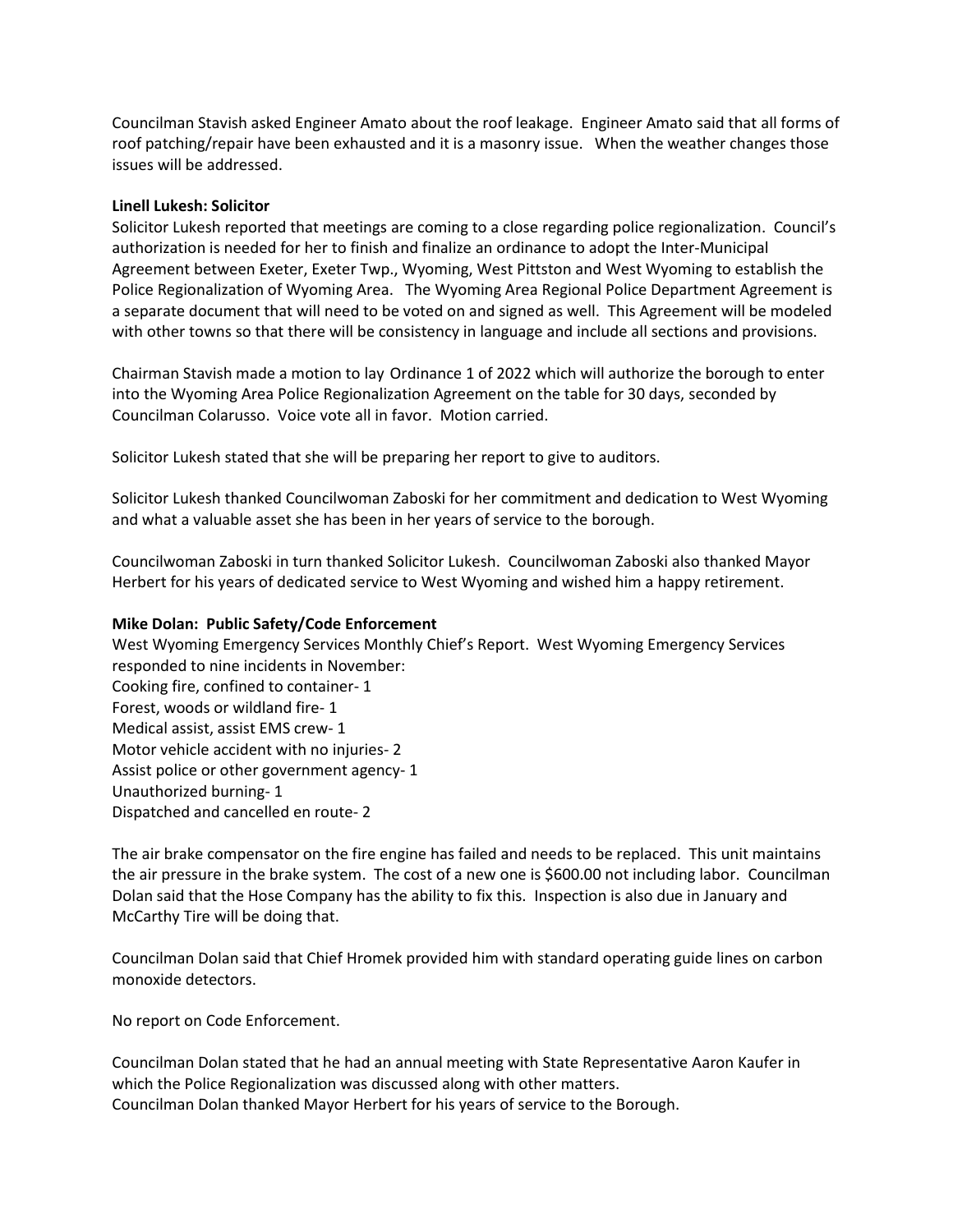Chief Nocera read his monthly report.

The 2021 Chevrolet Tahoe PPV was picked up on Nov 11<sup>th</sup>, upfitted by 10-8 Emergency Vehicle Service, radio was programmed by Luzerne County 911, and placed in service on November 18<sup>th</sup>. It will be referred to as Car 1 in future reports. There will no longer by a car 2. Car #1 (2014 Ford Explorer) and Car #2 (2015 Ford Explorer) are both out of service. Council decided to take both Ford Explorers off the road and attempted to sell them, leaving one vehicle capable for patrol duties.

On the Police Regionalization, Solicitors and Police Chiefs of each town met with a regional consultant in the first week of November. Councilman Stavish has the latest update.

New hires, Robert Shupp and Alexandra Nolan are in the process of being transferred to our roster, MPOETC has new requirements and paperwork that is causing delays on getting them on the road.

Diamond Manufacturing has donated another \$2,500.00 to police department. With their two donations, along with yard signs sales and other citizen donations we currently have more than enough to purchase two new tasers.

Councilman Dolan made a motion, seconded by Councilman Colarusso, to approve the purchase of two tasers for the police department with donations from Diamond Manufacturing and citizen donations. Voice vote all in favor. Motion carried.

Chief Nocera, along with the rest of the police department, would like to thank Mayor Joseph Herbert for his 20 years of service as Mayor of the borough. Mayor Herbert has always held great confidence and trust in this police department and his absence will be missed.

#### **Mayor Herbert:**

For the month of November, there were 56 calls. 0 criminal arrest made. 0 citations were issued. Mayor Herbert mentioned some of the calls that police go on such as: False alarms- Burglary, Arson Fraud, Assault, Harassment, Narcotics, Domestics, Disorderly Conduct, Criminal Mischief/Vandalism, Trespassing, Suspicious Activities, Motor Vehicle Accidents: Dui-Accident, DUI, Traffic/Parking Complaints, Missing Persons (Adult-Juvenile), Animals Calls, Public Service Calls, all other Ordinance Offenses and Misc.

Agency assists consist of: Assist EMS- 16 Assist Fire Dept- 0 Assist Other Police- 13 Assist Other Agencies- 0

Criminal Arrests/Warrants Citations.

Mayor Herbert thanked Chief Nocera and council for making sure that we have a fine and respected police department throughout the Wyoming Valley. Mayor Herbert said that he is very proud of the fact